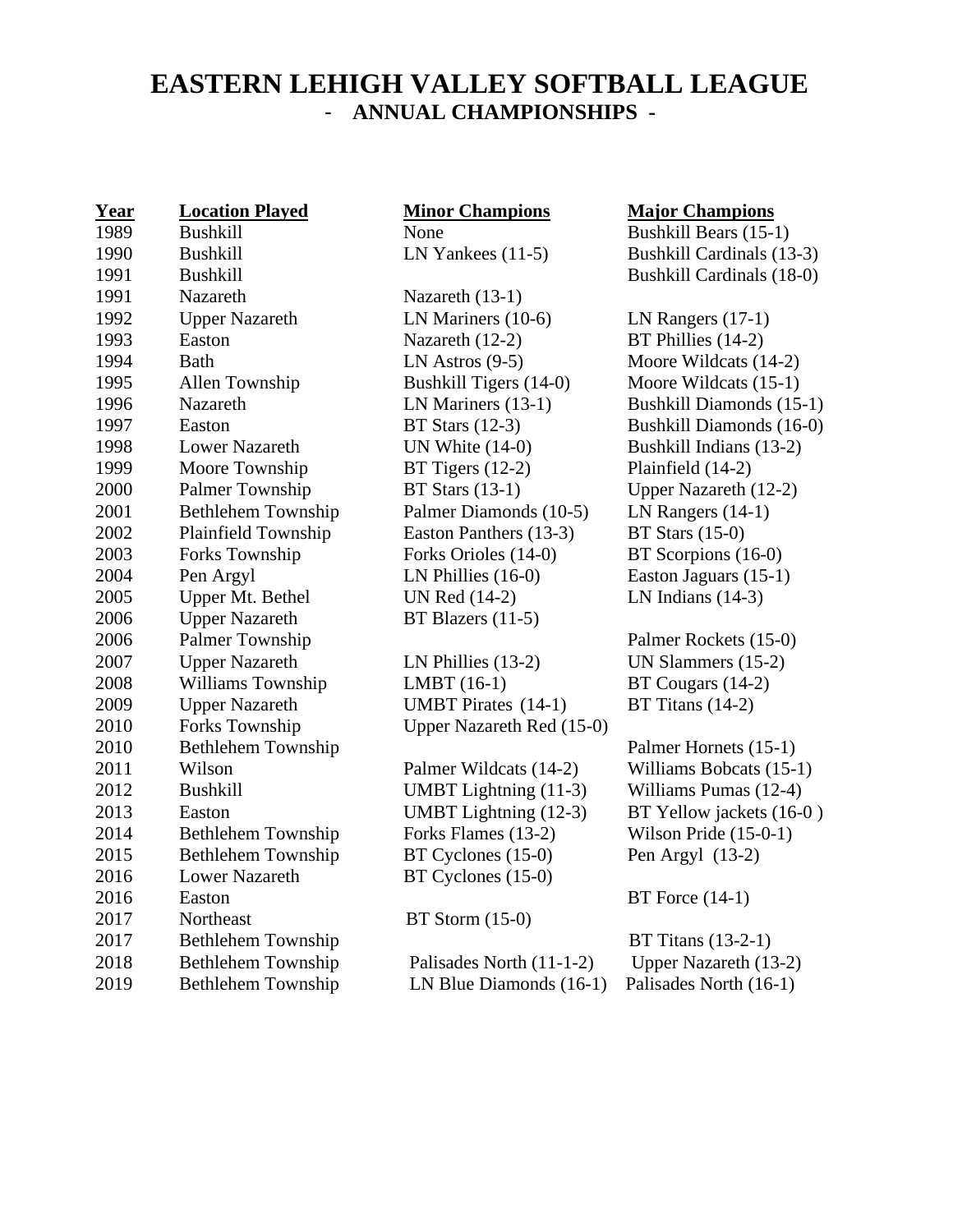## **-ALL STAR GAME LOCATIONS-**

| 1990 – Lower Nazareth  | $1999$ – Forks Twp.       | $2008$ – Forks Twp.    |
|------------------------|---------------------------|------------------------|
| 1991 – Nazareth        | 2000 - Bethlehem Twp.     | 2009 - Northeast       |
| 1992 – Bushkill Twp.   | 2001 - Easton             | $2010$ – Palmer Twp.   |
| 1993 – Bethlehem Twp.  | $2002 - Moore$ Twp.       | 2011- Bethlehem Twp.   |
| $1994 - Bushkill$ Twp. | 2003 – Lower Nazareth     | 2012 - Easton          |
| 1995 – Upper Nazareth  | $2004 - Williams$ Twp.    | 2013 – Lower Nazareth  |
| 1996 – Lower Nazareth  | 2005 - Bath East Allen    | 2014 – No Games Played |
| $1997$ – Palmer Twp.   | $2006 - Upper$ Mt. Bethel | 2015 – No Games Played |
| $1998 -$ Allen Twp.    | 2007 – Bushkill Twp.      | 2016 – No Games Played |

## **ANNUAL METZGER TOURNAMENT CHAMPIONS**

| 2007 - Minors @ Lower Nazareth<br>Majors @ Bethlehem Township                        | Lower Nazareth (5-0)<br>Upper Nazareth $(5-1)$                                         |
|--------------------------------------------------------------------------------------|----------------------------------------------------------------------------------------|
| 2008 - Minors @ Forks Township<br>Majors @ Upper Nazareth                            | Lower Mt. Bethel/ Upper Mt. Bethel (5-1)<br>Bethlehem Township (6-0)                   |
| 2009–Minors @ Forks Township<br>Majors @ Bethlehem Township                          | Bethlehem Township (6-0)<br>Bethlehem Township (5-1)                                   |
| 2010- Minors @ Forks Township<br>Majors @ Forks Township                             | Bath/Northeast (5-0)<br>Forks Township (5-0)                                           |
| 2011–Minors @ Lower Nazareth<br>Majors @ Bethlehem Township                          | Lower Nazareth/Upper Nazareth (5-1)<br>Easton/Williams/Wilson (6-0)                    |
| 2012 – Minors @ Forks Township<br>Majors @ Forks Township                            | $UMBT(6-0)$<br>UMBT $(4-1)$                                                            |
| 2013- Minors @ Bethlehem Township<br>Majors @ Easton                                 | UMBT $(5-1)$<br>Forks $(5-0-1)$                                                        |
| 2014-4/5 Level @ Easton<br>6/7 Level @ Upper Nazareth<br>2/3 Level @ Lower Nazareth  | Northeast/Beth. Township (6-0)<br>Pen Argyl/Wind Gap (5-1)<br>Williams/Wilson $(5-1)$  |
| 2015 -4/5 Level @ Lower Nazareth<br>2/3 Level @ Wilson<br>6/7 Level @ Upper Nazareth | Bethlehem Township (6-0)<br>Williams (6-0)<br>Bethlehem Township/Saucon Valley (5-1-1) |